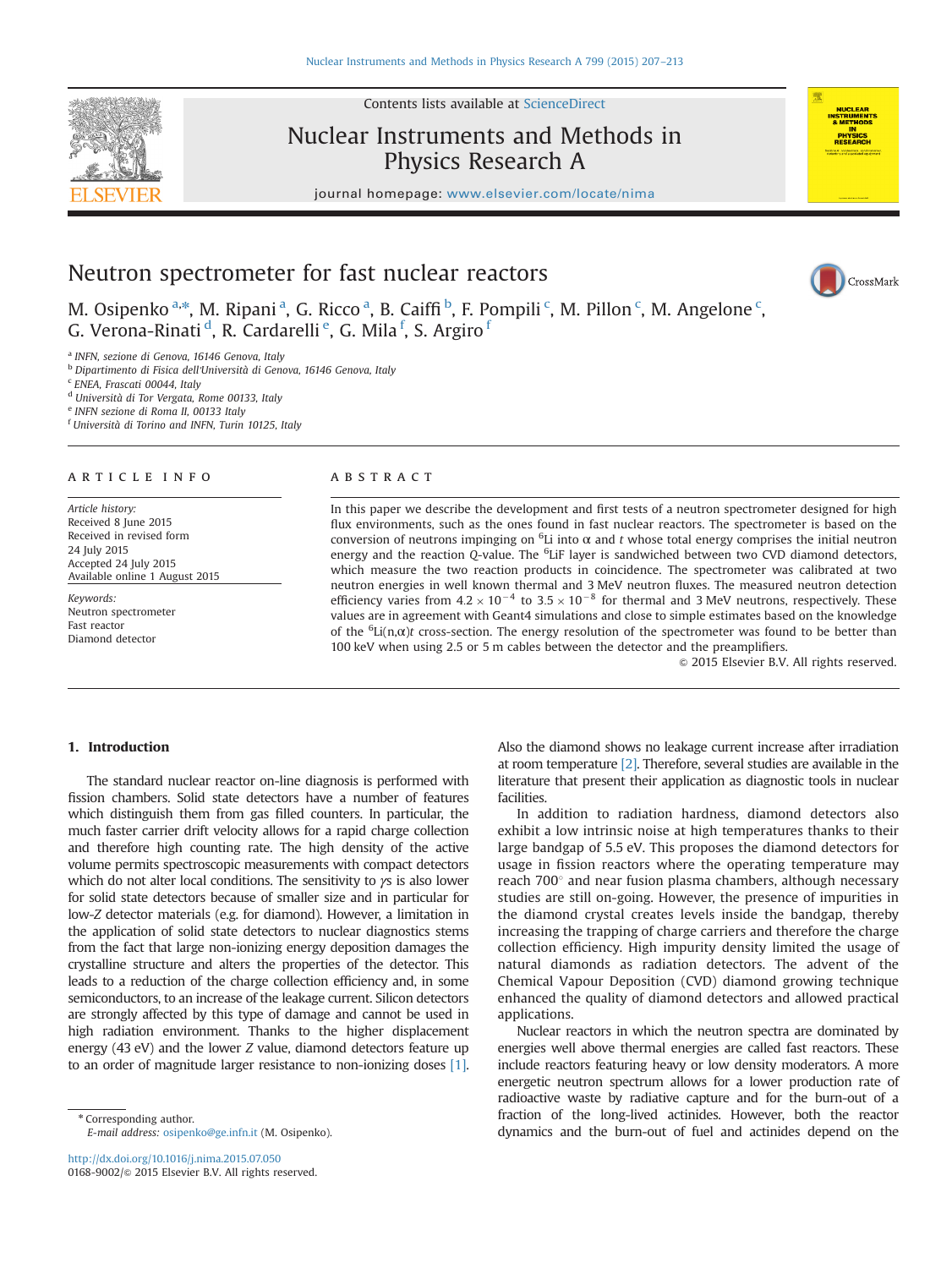neutron spectrum. Conventionally, the neutron spectrum in a reactor is measured by activation foil analysis. Indeed, the activation of an isotope can be related to the convolution of the neutron flux with the isotope activation cross-section. But this complex, offline, procedure introduces large systematic uncertainties. A simple online technique is necessary for characterization of reactor transients. For this purpose we developed a novel neutron spectrometer based on a <sup>6</sup>Li converter sandwiched between two CVD diamond detectors. The energy of the incident neutron converts completely into the energy of charged particles through the  ${}^{6}$ Li(n, $\alpha$ )t reaction. This allows for an event-byevent neutron energy measurement with the advantages of a solid state detector. Moreover, the  ${}^6\text{Li}(\text{n},\alpha)$ t reaction is highly exothermic with  $Q=4.7$  MeV, which permits to reduce the background by imposing a high detection threshold. The coincidence between two crystals further suppresses noise and competing reactions.

In this paper we describe the spectrometer assembly and two calibration experiments. The details of detector development are given in Section 2. Measurements of the detector response to thermal neutrons, made at a TRIGA reactor, are discussed in [Section 3](#page-2-0), while the fast neutron experiment at a DD-fusion source is detailed in [Section 4](#page-3-0).

# 2. Detector construction

The sandwich spectrometer prototype was built from two Single-Crystal Diamond detectors (SCD), identified as SCD398 and SCD1517, grown at the laboratories of the University of Rome "Tor Vergata".

Each SCD was grown on a  $4 \times 4 \times 0.4$  mm<sup>3</sup> HPHT substrate, and had the same structure, as shown in Fig. 1. These detectors are composed of three main layers: p-type diamond, intrinsic diamond and metal contact. This diode-like structure is described in Refs. [\[3,4\]](#page-5-0) and allows the readout of signals from the intrinsic diamond layer without removal of the HPHT substrate. The degenerate p-type layer acts as an ohmic contact. Instead, the anode creates a Schottky junction with the underlying intrinsic diamond. In this configuration, the electric current generated by the passage of an ionizing particle in the depletion layer flows across the detector without any barrier. In fact, the Schottky junction at the intrinsic diamond-metal interface accelerates electrons leaving the diamond bulk.

The top contact on the intrinsic diamond side was created by depositing 3 mm  $\times$  3 mm  $\times$  40 nm Chromium layer, which was also used as a sticking layer for the two narrow  $(0.4 \text{ mm} \times 3 \text{ mm} \times$ 80 nm) gold strips shown in Fig. 2. These strips were used to read out the anode signals. On top of the Chromium layer in between the Gold strips a further layer of 3 mm  $\times$  2.2 mm  $\times$  100 nm of <sup>6</sup>LiF was then deposited on the contact. The LiF compound was chosen as a



Fig. 1. Design of the sandwich spectrometer with its main components: HPHT diamond substrate, B-doped diamond layer, intrinsic diamond layer, metallic contact and LiF converter.



Fig. 2. Gold strips and LiF converter with Chromium contact underneath, deposited on top of the intrinsic CVD diamond crystal.

| Table 1                           |  |
|-----------------------------------|--|
| Diamond detector characteristics. |  |

| <b>SCD</b> | P-doped layer         | Intrinsic layer       | Cr contact | LiF layer |
|------------|-----------------------|-----------------------|------------|-----------|
|            | thick.                | thick.                | thick.     | thick.    |
|            | $\lceil \mu m \rceil$ | $\lceil \mu m \rceil$ | [nm]       | [nm]      |
| SCD398 23  |                       | 22                    | 40         | 100       |
| SCD1517 15 |                       | 49                    | 40         | 100       |

neutron converter because of its chemical neutrality. The selected LiF was enriched with <sup>6</sup>Li isotope to 96%. The LiF layer is deposited on the top of the metallic anode in such a way that  $\alpha$  and t can easily penetrate into the intrinsic diamond depletion layer with minimal loss of energy. In fact, the assembly leaves only a 50 μm gap to accommodate the central ground microwire.

The active volume of each detector consists of its intrinsic diamond layer. The thicknesses of the Boron doped (P-type) and intrinsic diamond layers were different for the two detectors, as shown in Table 1. The thicknesses of the chromium contacts, and of the <sup>6</sup>LiF layers, instead, were the same within the uncertainties of the measurement system of the thermal evaporator .

The "sandwich" structure is realized by means of two small double-layer Printed Circuit Boards (PCB) (35 μm golden copper on 0.8 mm FR4), to which diamonds are glued. Each PCB has a ground plane on one side and signal traces on the other. The Ptype layers are connected to the signal traces with a droplet of conductive glue. The top electrode, which is shared by the two diamonds, is connected by two microwires running along the Gold strips, not covered by LiF, and soldered to the ground plane through four vias. The wires are made of Copper (diameter 50 μm) plated with 2 μm of galvanically deposited gold. Each PCB has four golden-plated connectors which guarantee the integrity of the ground plane and the routing of electrical signals, but also a precise mechanical alignment between the diamonds and the wires when the "sandwich" is closed, i.e. when the two PCBs are joined one to each other. The stability of the electrical contact between the wires and the Gold strips of both diamonds is ensured by a U-shaped spring applies a small force pushing the PCBs one toward the other. The two PCBs have different length, allowing RG62 signal cables to be soldered on dedicated pads on the longer board.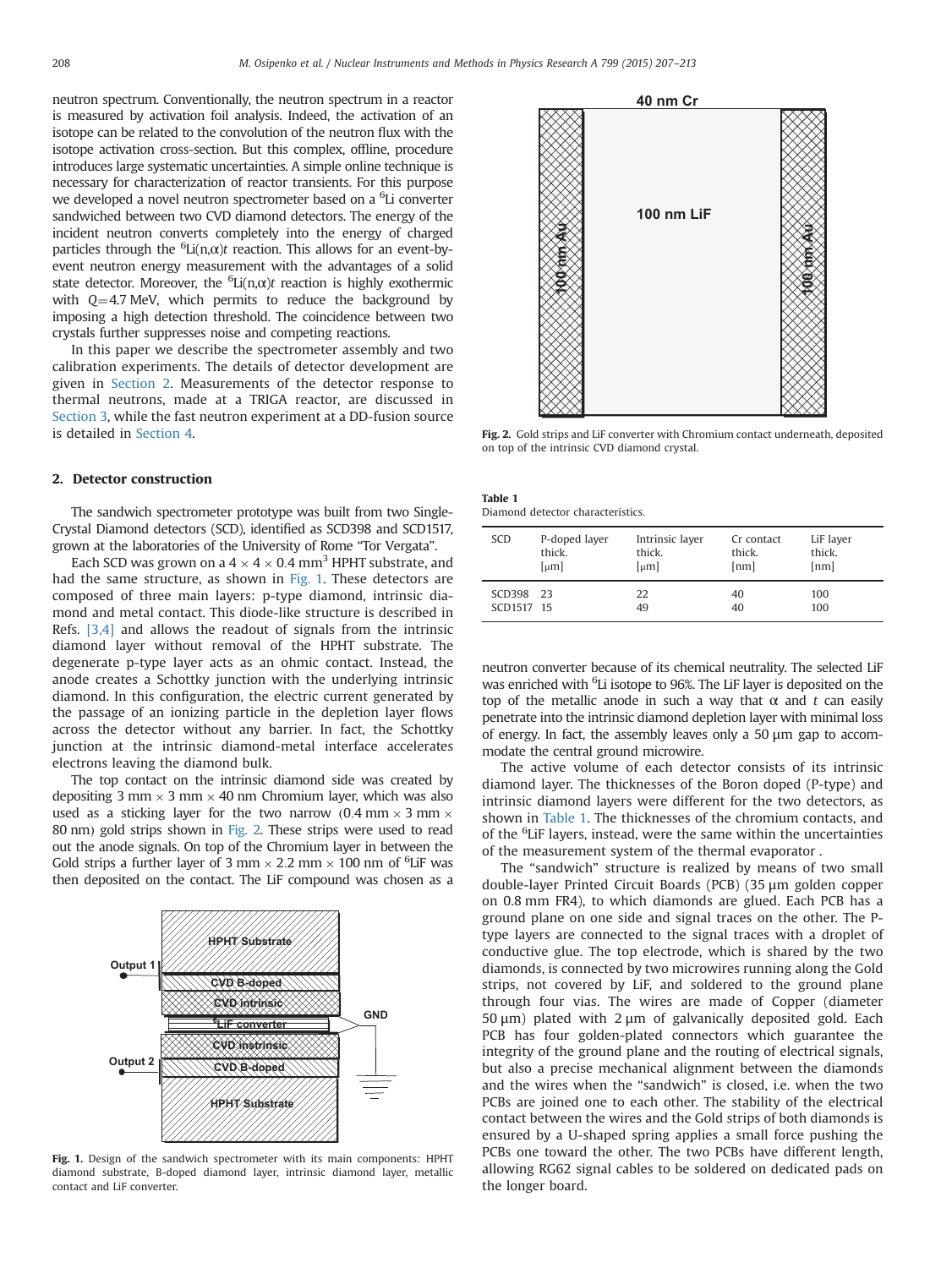#### <span id="page-2-0"></span>3. Measurement at TRIGA reactor

In order to characterize the detector and to evaluate the absolute amount of <sup>6</sup>Li isotope deposited on the sensitive detector area a measurement in a calibrated thermal neutron flux was performed. The measurement was carried out at TRIGA reactor located at Laboratory for Applied Nuclear Physics (LENA) of the Pavia University. The reactor has variable power from few kW up to 250 kW, accurately monitored by an in-core compensated fission chamber system [\[5\].](#page-5-0) It features several irradiation channels, among which a large graphite thermal column. The neutron flux in the column is almost perfectly Maxwellian reaching values of  $1.2 \times 10^{10}$ n/cm<sup>2</sup>/s at 250 kW. The detector was placed in a specific position inside the thermal column, where the neutron flux was carefully determined  $[6]$ . The data were acquired at a few values of reactor power ranging from 1 kW up to 100 kW.

#### 3.1. Experiment

The sandwich spectrometer prototype under test was made of two CVD diamonds SCD398, identified as channel 1, and SCD1517, identified as channel 2. The signals from the two diamonds were connected via 2.5 m RG62 cables to Silena 205 charge preamplifiers. The amplified signals were driven to the Ortec 673 Spectroscopy amplifiers where they were further amplified and filtered with 2 μs shaping time. The final signals were acquired by CAEN V785 peak sensing ADC. The trigger signals were taken from CAEN V895 discriminator, which was connected to the secondary preamplifier output, amplified by Ortec 460 delay line amplifiers with 200 ns shaping time.

The Data AcQuisition (DAQ) system was based on VME modular electronics. In particular, Concurrent Tech. VX813-09x single board computer was used as VME controller as well as the acquisition host. The VX813-09x ran 32-bit CentOS 6 Linux operating system with native Tsi148 VME controller drivers. The CAEN V785 peak sensing ADC was configured to generate interrupts on VME bus when the number of events in its multi-event buffer exceeded the imposed threshold. When the interrupt was received by the VX813/09x board, it copied all the data from the V785 buffer through a fast DMA MBLT transfer and sent them together with the interrupt time stamp to a secondary thread. This secondary thread was buffering and saving the data on a fast SATA SSD. The amount of data and the event rate were relatively small, compared to the host memory size, thus VME transfer and disk writing speed were sufficient to run acquisition without additional delays. In order to measure the system dead time, the discriminated signals were counted on a CAEN V830 scaler during runtime.

### 3.2. Data analysis

For the absolute normalization of the measurement two independent data were used. The first was provided by the TRIGA power monitoring system combined with the power-to-flux conversion from Ref. [\[6\].](#page-5-0) For the second, an independent fission chamber with known sensitivity of  $3 \times 10^6$  n/cm<sup>2</sup>s/cps [\[7\]](#page-6-0) was installed. The fission chamber signal was amplified by an Ortec 142B charge sensitive preamplifier and an Ortec 572A Spectroscopy amplifier and then discriminated by an Ortec 934 discriminator. The discriminator logical output was connected to the CAEN V830 scaler, counting all the signals within DAQ runtime. The measured fission chamber signal rate was found to be in good agreement with the TRIGA power monitoring system. The correlation between the sandwich detector event rate and the fission chamber signal rate was found to be linear within uncertainties on the interval of two orders of magnitude, as shown in Fig. 3. The locations of the fission chamber and the sandwich spectrometer were different leading to a somewhat large  $\chi^2$  value.



Fig. 3. Correlation between sandwich detector event rate, fission chamber rate and reactor power.

Since the DAQ system was configured to acquire both ADCs when a trigger in any of the two channels occurred (OR configuration), the coincidence events were selected off-line. The selection was based on the application of an off-line threshold to both ADCs, determined as the ADC channel above which the measured yield was more than 100 times higher than a possible tail from the ADC pedestal. The discarded events were mainly those in which one of two reaction products  $α$  or  $t$  was lost. This occurred when one of reaction products was emitted in the 50 μm gap between the two crystals.

The sandwich detector response to the neutron flux was modeled using Geant version 4.9.5.p01. The detector was described in detail, including PCB support with its metallization, HPHT diamond substrate, B-doped CVD diamond cathode substrate, intrinsic CVD diamond, Cr anode layer, LiF layer, gold strips and gold-plated cooper wires. Similar simulations were performed with MCNP, but with Cr contacts of 100 nm which resulted in a larger energy loss of  $\alpha$  and a slight shift in its peak position. This difference was not important in efficiency evaluation, but allowed us to quantify the effect of finite contact thickness on the energy resolution. In these simulations the neutron flux of the TRIGA thermal column  $[6]$  was generated isotropically on a spherical surface around the spectrometer of area about  $1 \text{ cm}^2$ . Events with energy deposited in any of two crystals of the sandwich sensitive volume above threshold were selected.

The calibration of the energy deposited in each crystal was based on the energy of the produced  $t$ , corrected for the energy lost in the LiF layer and the Cr contacts. The ADC pedestal peak position was taken as the zero energy point. The obtained deposited energy distribution in the SCD398 crystal is shown in [Fig. 4.](#page-3-0) The high energy peak, due to the absorption of t, has an almost Gaussian shape. The resolution of t-peak was found to be 42 keV for SCD398 and 22 keV for SCD1517. These values are only slightly larger than the measured pedestal widths of 38.5 and 18.5 keV, respectively. The intrinsic resolution due to the energy loss in LiF layer and Cr contacts is estimated to be about 5 keV.

The lower energy peak in [Fig. 4](#page-3-0) is due to the absorption of  $\alpha$ . It exhibits a significant low-energy tail because of the higher energy loss of αs in LiF and Cr.

The sum of the two energies deposited in the two crystals gives the incident neutron energy increased by the reaction Q-value. For thermal neutrons the incident energy is much lower than the detector energy resolution and therefore in this case the total energy must be equal to the reaction Q-value (4.7 MeV). Summing up the energies of the two crystals indeed leads to an asymmetric peak at around 4.7 MeV, as shown in [Fig. 5.](#page-3-0) The peak resolution was found to be 73 keV, compared to the intrinsic resolution of 21 keV due to energy losses in LiF layer and Cr contacts.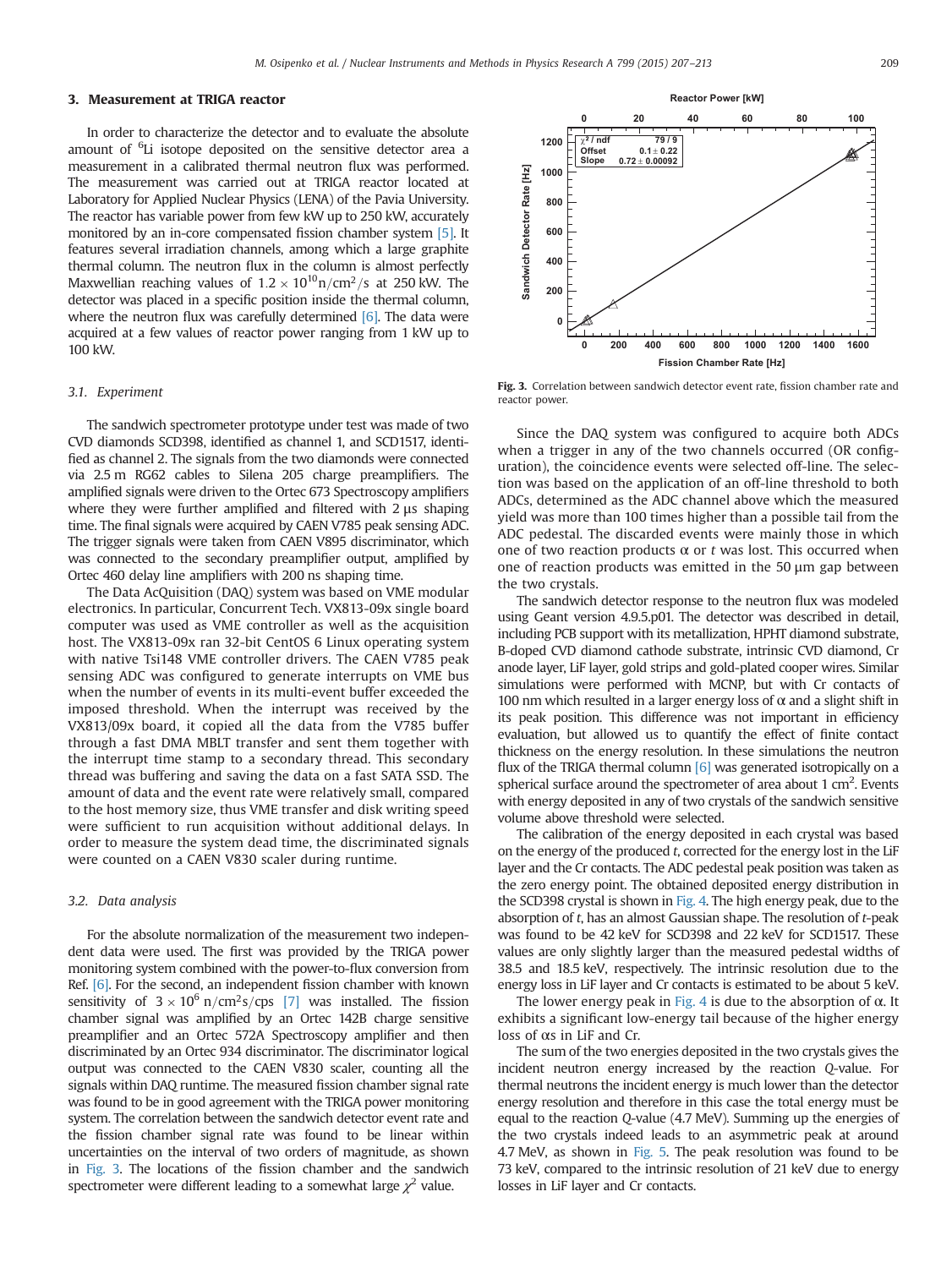<span id="page-3-0"></span>

Fig. 4. Energy deposited in the single diamond SCD398 of the spectrometer in comparison with Geant4 (dashed line) and MCNP (dot-dashed line) simulations. In MCNP simulations 100 nm Cr contacts were assumed, while in Geant4 they were set to 40 nm.

The main goal of this measurement was the evaluation of the absolute efficiency of the spectrometer in detecting thermal neutrons. The spectrometer inefficiency to the produced  $t + \alpha$  pair was fairly low due to the small angular acceptance of the 50 μm gap between the crystals and the almost complete coverage of the LiF layer by the underlying Cr anode. However, the amount of <sup>6</sup>Li deposited by evaporation on the diamond Cr contacts was known with a large uncertainty. To determine it precisely, a comparison between the data and Monte Carlo was used.

In order to normalize the simulations to the same neutron flux seen by the spectrometer the reconstructed Geant4 distributions were rescaled by the factor

$$
L_{\text{sim}} = \phi_n^{\text{tot}} t_{\text{run}} \frac{S_{\text{gen}}}{N_{\text{gen}}} \tag{1}
$$

where  $\phi_n^{tot}$  is the total neutron flux measured by the fission chamber,  $t_{run}$  is the DAQ runtime,  $N_{gen}$  is the total number of neutrons generated on the surface of area  $S_{gen}$ . The thickness of LiF was first assumed to be equal to the nominal value of 200 nm and then adjusted as a free parameter to reproduce the data. The obtained in this way thickness of LiF was found to be 80 nm. This effective number includes also all other spectrometer inefficiencies not accounted for in the Geant4 simulation.

In order to compare Geant4 simulations to the data, an additional Gaussian smearing due to electronic readout noise was added to the reconstructed energies. The obtained simulations describe the data fairly well (see Figs. 4 and 5), in particular in the region of  $t$ -peak, which has almost a Gaussian shape. Instead the  $\alpha$ -peak is more asymmetric and features a larger l.h.s. tail due to higher energy loss of  $\alpha$  particles in LiF and Cr. The total deposited energy distribution is also well reproduced.

The correlation between the signals in the two crystals, shown in Fig. 6, reveals an important difference: the enhanced tail of the t-peak in SCD398. This was related to the crystal depletion layer thickness, in case of SCD398 smaller than the 2.7 MeV t range in the diamond. In fact, those  $t$  incident on SCD398 almost perpendicular to its surface were not completely absorbed. This behavior was reproduced by Geant4 simulations assuming a depletion layer thickness of 18 μm.

The fast charge amplifier developed by Cardarelli [\[8\]](#page-6-0) was also used for readout together with SIS3305 5 Gs/s digitizer. It showed results consistent with the standard charge sensitive electronics, but with drastically reduced dead time. However, the energy resolution was found to be at least two times worse.



Fig. 5. The same as in Fig. 4, but for the total energy deposited in the spectrometer.



Fig. 6. Correlation between deposited energy spectra in the two diamonds of the spectrometer. t-peak at 2.7 MeV in one crystal corresponds to  $\alpha$  peak at 2 MeV in the other. The long tail of the t-peak in SCD398 is due to incomplete energy deposition related to the small thickness of SCD398 depletion layer.

#### 4. Measurement at FNG

The response of the spectrometer to fast neutrons was measured at the FNG facility of ENEA [\[9\].](#page-6-0) The FNG is a neutron generator based on the  $T(d,n)\alpha$  and  $D(d,n)t$  fusion reactions to produce a nearly isotropic source of  $5 \times 10^{10}$  14–15 MeV n/s or  $5 \times 10^8$  n/s 2.5–3 MeV n/s, respectively. The neutron source strength is continuously monitored by counting the recoiling  $\alpha$  or  $t$  particles associated with each neutron produced by the DT or DD reaction. The recoiling charged particles are counted by means of a small silicon surface barrier detector incorporated in the beamline. The resulting uncertainty on the source strength measurement is lower than 4%. The FNG target is installed at 4 m above the floor and 4 m from walls and ceiling thus reducing the contribution from neutron rescattering on environmental materials.

#### 4.1. Experiment

The detector was installed at 2.5 cm in front of the TiD target (zero degrees with respect to  $D$  beam). During the experiment FNG was operated in DD-mode with a beam current of 1 mA and a total 2.5– 3 MeV neutron yield of  $5.7 \times 10^8$ n/s. Some contamination of tritium in the target and beamline generated a background of 14–15 MeV DT neutrons. The total neutron yield was continuously monitored by the recoil detector, whose rate variations during the experiment are shown in [Fig. 7.](#page-4-0) The sandwich spectrometer rate, measured in four large runs, followed recoil detector rate. Moreover, to better determine the flux of fast neutrons at the spectrometer location, two <sup>115</sup>In foils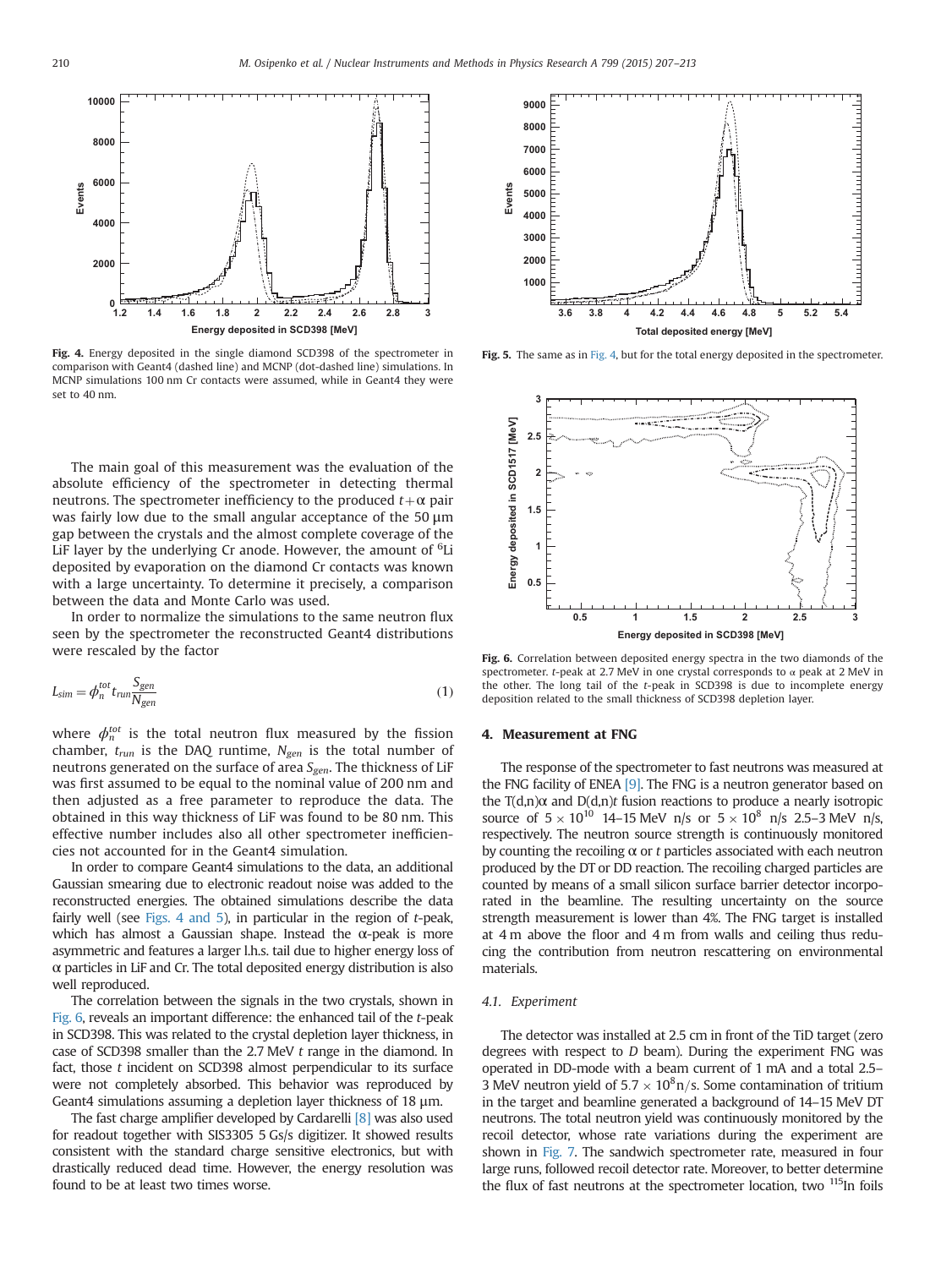<span id="page-4-0"></span>were installed in front and at the back of the spectrometer. In order to calibrate the ADC energy scale a polyethylene moderator was installed behind the detector.

DAQ was run in coincidence (AND) configuration at the total rate of about 60 Hz. At such a low event rate the DAQ dead time was negligible.

# 4.2. Data analysis

The irradiated 115In 95.7% NA foils were measured by a 60% relative efficiency HPGe detector immediately after the experiment and the strengths of a few γ emission lines of two reactions were determined. The first reaction was  $\frac{115 \text{ln} (n, n')}{115 \text{ln} (n, n')}$  where the produced excited state decays with 4.49 h half-life by emitting a 336 keV  $\gamma$  with 45.8% probability. This reaction is mostly sensitive to the 2.5-3 MeV neutrons from DD-fusion. The second reaction measured by the HPGe was <sup>115</sup>In  $(n,\gamma)^{116m}$ In where the produced metastable nucleus decays with 54.15 min half-life by emitting a number of  $\gamma s$  with various probabilities: 417 keV (29.2%), 819 keV (11.5%), 1097 keV (56.2%), 1294 keV (84.4%), 1507 keV (10%). The two measured activities together with a detailed input neutron spectrum calculated by MCNP simulations were used by SAND II [\[10\]](#page-6-0) unfolding procedure to obtain the absolute neutron flux as a function of neutron energy. The MCNP simulations describe in detail the FNG neutron source and were carefully tested in Ref. [\[11\].](#page-6-0)

Because of the very low signal rate in this measurement the ADC spectra were dominated by accidental coincidences. These were mostly events due to electronic noise and the elastic neutron scattering on carbon nuclei. The events in which both ADCs were above the channel corresponding to more than a 100 times the pedestal tail were selected as coincidences.

The ADC energy calibration was accomplished by using the position of the thermal neutron induced t-peak, clearly visible in both diamonds. The zero energy scale was obtained from the pedestal peak position.

Preliminary simulations showed that most of the 3 MeV neutron events deposit more than 1.4 MeV in each crystal. Hence, the off-line threshold of 1.4 MeV was applied in order to remove the elastic scattering contribution and other accidental coincidences.

Once the accidental coincidences were removed, the energies deposited in the two crystals were summed up to obtain the total deposited energy showed in Fig. 8. The obtained distribution exhibits a large peak at 4.7 MeV due to thermal neutron detection as well as lower peak at 7.7 MeV due to direct 3 MeV neutrons from DD source.

Comparisons of data to Geant4 simulations performed with a realistic neutron spectrum revealed the complex structure of the



Fig. 7. Rate of the FNG recoil detector (histogram) in comparison to the sandwich spectrometer rate (full circles, dashed lines show run duration) rescaled for comparison.



Fig. 8. Total energy deposited in the spectrometer in comparison with Geant4 simulations of DD neutrons (dashed line) and DT neutrons (dot-dashed line). The peak at 4.7 MeV is due to thermalized neutrons used for energy calibrations, the tail at the left of 7.7 MeV peak (3 MeV neutrons) is partially due to DT neutron inelastic reactions in the diamond and due to the tail of scattered 3 MeV neutrons.

measured distribution. Indeed, few events seen at 9 MeV were due to direct 15 MeV neutron conversion into  $^{9}$ Be + $\alpha$ , where  $\alpha$ produced in the first diamond traveled into the second crystal to generate the coincidence.

The l.h.s. shoulder of the 7.7 MeV peak is made of two contributions of similar magnitude: carbon disintegration into 3 αs by incident 15 MeV neutrons and the tail of DD peak from the initial neutron spectrum. The latter tail was produced by the neutron rescattering from surrounding materials.

The resolution of the detector in this experiment was slightly worse than in the TRIGA measurement as one can see from the thermal peak  $\sigma$  of  $\sim$ 90 keV. This was related to a higher level of environmental electronic noise in the experimental hall.

Prototype II featuring 5 m RG62 connection cable was installed at  $90^\circ$  with respect to D beamline at 3 cm distance from the target center. The same analysis was performed on its data. The obtained results (see [Fig. 9](#page-5-0)) are in good agreement with Geant4 simulations. The expected neutron spectrum features a peak at 2.45 MeV with twice smaller width (77 keV instead of 177 keV at  $0^{\circ}$ ). In the measured data the peak widths are enhanced by the spectrometer energy resolution, but the ratio between 90 and  $0^{\circ}$  widths is similar: 114 keV and 204 keV, respectively.

# 5. Backgrounds

Thanks to highly exothermic reaction on <sup>6</sup>Li, backgrounds can be neglected when the maximum neutron energy (with significant flux) remains below 6 MeV. In fact, the most probable reaction, neutron elastic scattering off carbon nuclei, deposits only  $\langle 28\%$  of the neutron energy in the detector. Therefore it can be easily removed by a high threshold (1.4 MeV for neutron up to 6 MeV) with minimal efficiency loss. All the inelastic reactions on carbon, except for unlikely radiative capture and excitation of the first  $^{12}C$  level, occur above 6 MeV.

The spectrometer has a low sensitivity to  $\gamma$ -rays, thanks to its low  $Z=6$  value. Moreover, due to the small thickness of the crystals  $(50 \mu m)$  a significant energy loss by generated electrons in the spectrometer sensitive volume is very unlikely.

Therefore, we neglected all backgrounds except for contributions from other parts of the neutron spectrum. These other parts of the neutron spectrum seen in FNG experiment are mostly due to T contamination in the TiD target, yielding 15 MeV neutrons, and due to the tail of 3 MeV neutrons scattered from surrounding materials.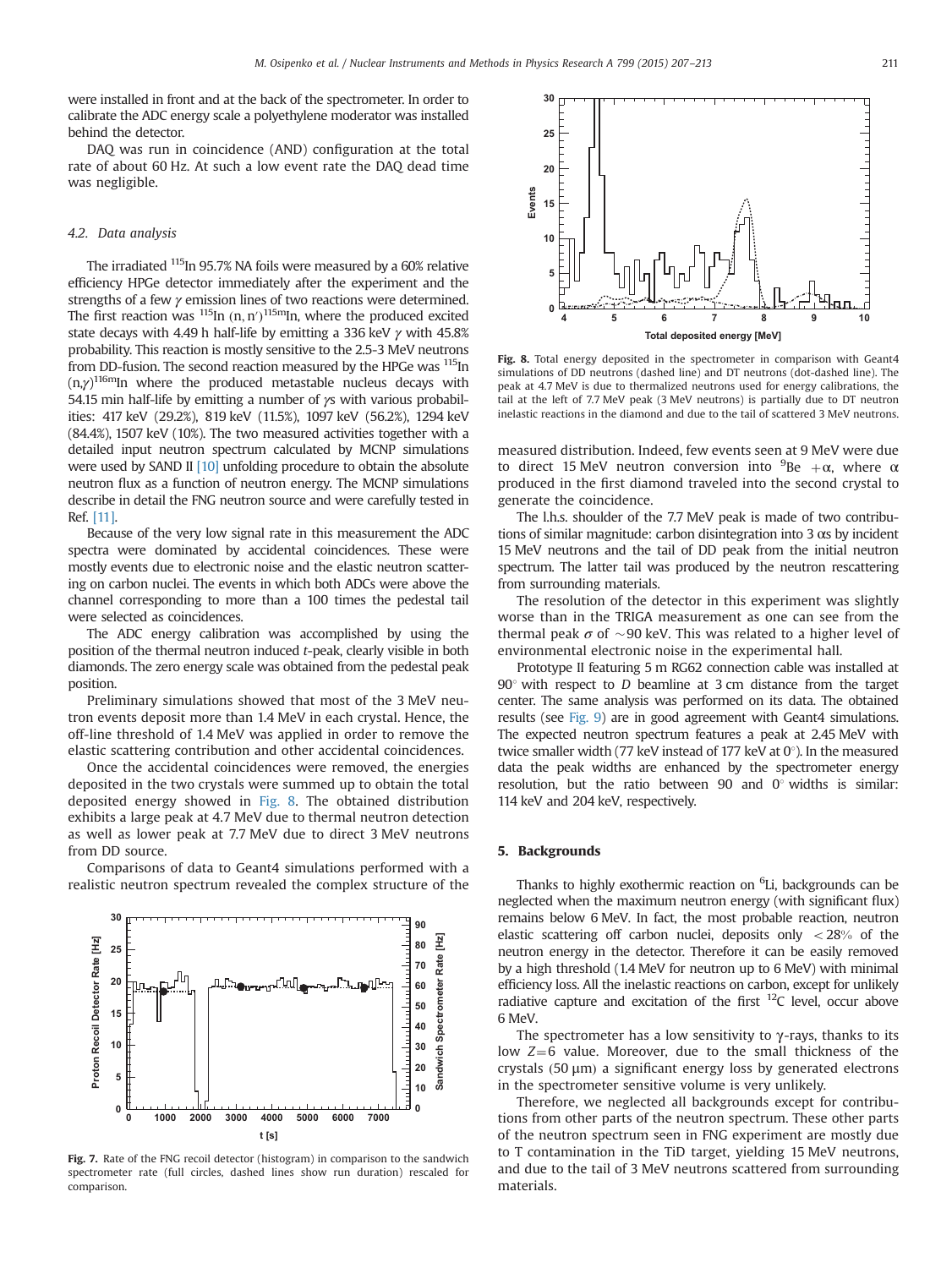<span id="page-5-0"></span>

Fig. 9. The same as if [Fig. 8](#page-4-0) but measured at  $90^{\circ}$  with respect to deuteron beam with Prototype II. Peak width is almost factor of two smaller than at  $0^\circ$ .



Fig. 10. Neutron detection efficiency of sandwich spectrometer for the neutrons incident on 0.066 cm<sup>2</sup> active surface in comparison with  ${}^{6}$ Li(n,t) $\alpha$  cross-section rescaled by surface <sup>6</sup>Li atom density.

#### 6. Systematic uncertainties

The low statistics of FNG measurements allowed only a 10% statistical precision. Thus, we considered only major contributions which were of the order of these uncertainties.

The largest uncertainties come from the normalization of the neutron flux. In TRIGA measurement the fission chamber sensitivity of  $3 \times 10^6$ n/cm<sup>2</sup>s/cps [\[7\]](#page-6-0) was established with uncertainty of 8%, while the neutron flux in the TRIGA thermal column as a function of reactor power had 2.5% precision.

In FNG measurement we relied on the <sup>115</sup>In activation foil analysis which had an overall uncertainty of 20%. This value combines both uncertainties due to the position mismatch and due to the spectrum reconstruction from the excited level activity measurement.

#### 7. Results

The detection efficiency of the sandwich spectrometer prototype for neutrons incident on its  $^6$ LiF layer area of 0.066 cm $^2$  was measured at two neutron energies: thermal (25 meV) and 3 MeV. The obtained energy dependence was found to be in good agreement with the known  ${}^{6}$ Li $(n,\alpha)t$  cross-section rescaled by the surface atom density as shown in Fig. 10 and in Table 2. At 3 MeV the measured efficiency was 30% lower than the crosssection, but well described by Geant4 simulations. This is related

| ומגו | œ |  |
|------|---|--|
|      |   |  |

Measured efficiency of the neutron spectrometer for the neutrons incident on  $0.066$  cm<sup>2</sup> active surface.

| E,    |        | Efficiency                                                                                                         |
|-------|--------|--------------------------------------------------------------------------------------------------------------------|
| 3 MeV | 25 meV | $4.2 \times 10^{-4} \pm 0.00003\%_{stat.} \pm 8\%_{sys.}$<br>$3.5 \times 10^{-8} \pm 14\%_{stat.} \pm 20\%_{sys.}$ |

to a broader energy distribution of reaction products, some of which carry energy below the selected threshold.

In order to obtain detector sensitivity in  $cps/(n/cm<sup>2</sup>s)$  the efficiency has to be multiplied by the spectrometer active surface area of 0.066 cm<sup>2</sup>.

#### 8. Conclusions

A neutron spectrometer for fast nuclear reactors based on <sup>6</sup>LiF converter sandwiched between two CVD diamond detectors was developed. This work was mostly dedicated to the measurements of the spectrometer efficiency as a function of neutron energy. Because of small efficiency values only high neutron flux facilities could be used for this purpose. The first prototype was assembled and calibrated with thermal neutrons at TRIGA reactor of LENA and with 3 MeV neutrons at FNG facility of ENEA. The energy dependence of the efficiency of the spectrometer was found to be in good agreement with expectations based on Geant4 and MCNP simulations. The neutron energy resolution was found to be as low as 73 keV (RMS). The most important contribution in the resolution function was given by electronics noise, while the intrinsic resolution of the spectrometer was estimated to be 21 keV. The latter derives from the stochastic energy loss in LiF converter and Cr contacts.

Due to its low efficiency the spectrometer is suited for neutron fluxes  $> 10^7$ n/cm<sup>2</sup>s. Moreover, because of the higher sensitivity to thermal neutrons and the opening of inelastic reaction channels on  $12C$  above 6 MeV the most appropriate usage of the spectrometer is the measurement of fission spectrum. Such a neutron spectrum can be found in fast fission reactors or spent fuel elements.

### Acknowledgments

The authors would like to acknowledge the excellent support provided during the experiments by the staff and technical services of LENA and FNG facilities. We thank Prof. Saverio Altieri and collaborators of Pavia University for the help with fission chamber measurements in TRIGA reactor. This work was supported by the Istituto Nazionale di Fisica Nucleare INFN-E project.

#### References

- [1] [W. de Boer, et al., Physica Status Solidi 204 \(2007\) 3009.](http://refhub.elsevier.com/S0168-9002(15)00879-7/sbref1)
- [2] [M. Bruzzi, H. Sadrozinski, A. Seiden, Nuclear Instruments & Methods A 579](http://refhub.elsevier.com/S0168-9002(15)00879-7/sbref2) [\(2007\) 754.](http://refhub.elsevier.com/S0168-9002(15)00879-7/sbref2)
- [3] [M. Angelone, et al., IEEE Transactions on Nuclear Science NS-56 \(2009\) 2275.](http://refhub.elsevier.com/S0168-9002(15)00879-7/sbref3)
- [4] [S. Almaviva, et al., Applied Radiation and Isotopes 67 \(2009\) 183.](http://refhub.elsevier.com/S0168-9002(15)00879-7/sbref4)
- [5] A. Borio di Tigliole, et al., Home-made refurbishment of the instrumentation and control system of the triga reactor of the university of pavia (2008). Proceedings of the 4. World TRIGA Users Conference, Lyon (France); 7-10 Sep 2008, INIS and NKM - Database Production and Imaging Group, Vienna (Austria), p. 142-170, [http://www.iaea.org/inis/collection/NCLCollection](http://www.iaea.org/inis/collection/NCLCollectionStore/&underscore;Public/40/007/40007412.pdf) [Store/\\_Public/40/007/40007412.pdf](http://www.iaea.org/inis/collection/NCLCollectionStore/&underscore;Public/40/007/40007412.pdf).
- [6] [N. Protti, S. Bortolussi, M. Prata, P. Bruschi, S. Altieri, D. Nigg, Transactions of](http://refhub.elsevier.com/S0168-9002(15)00879-7/sbref6) [the American Nuclear Society 107 \(2012\) 1269.](http://refhub.elsevier.com/S0168-9002(15)00879-7/sbref6)